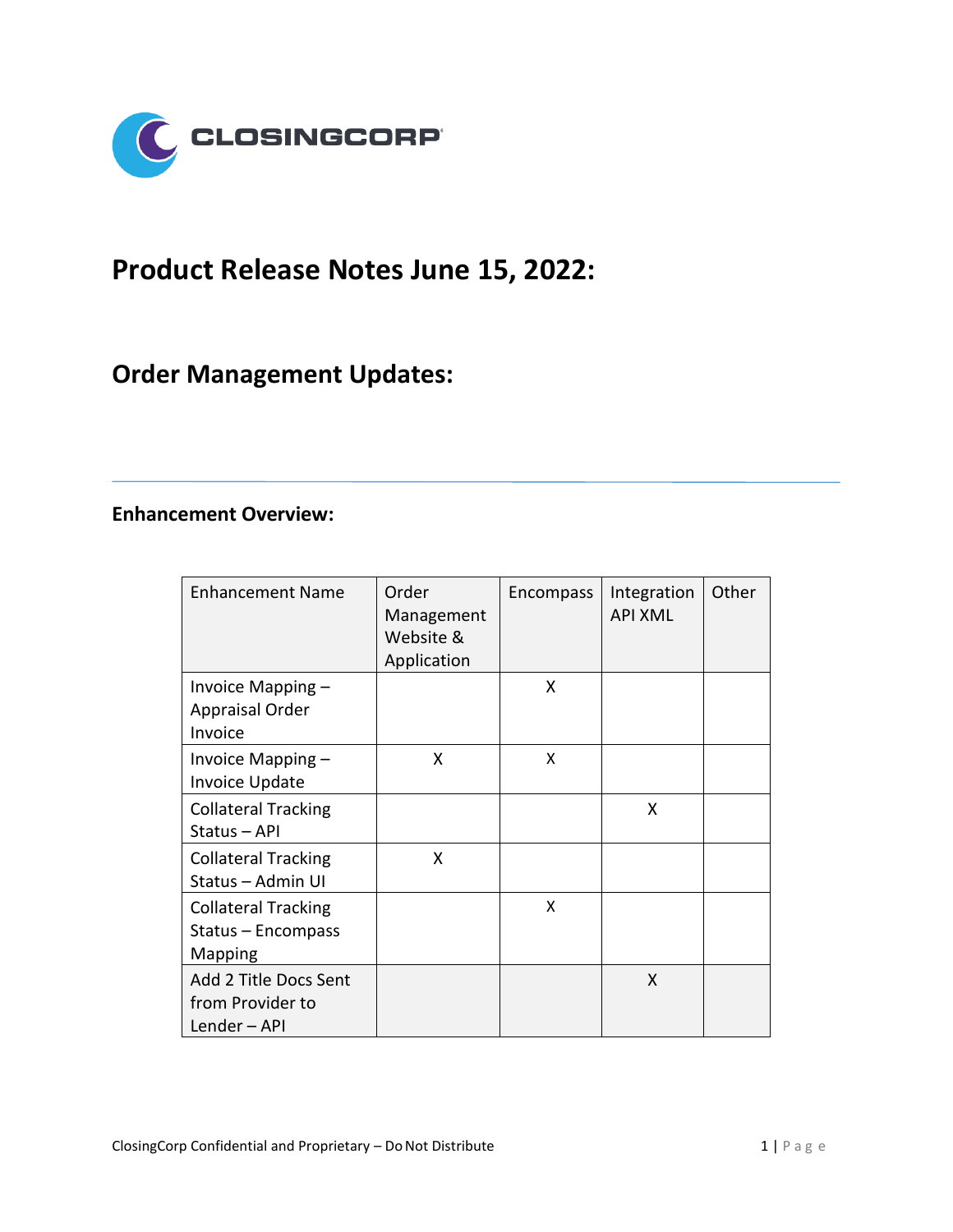| <b>Enhancement Name</b>                                                                                                                            | Order<br>Management<br>Website &<br>Application | Encompass | Integration<br><b>API XML</b> | Other |
|----------------------------------------------------------------------------------------------------------------------------------------------------|-------------------------------------------------|-----------|-------------------------------|-------|
| Add Attorney Opinion Letter<br>Sent from Provider to Lender -<br><b>API</b>                                                                        |                                                 |           | X                             |       |
| Docs Shipped Status - Web UI                                                                                                                       | X                                               |           |                               |       |
| Docs Shipped Status - API                                                                                                                          |                                                 |           | Χ                             |       |
| Docs Shipped Status - Admin UI                                                                                                                     | X                                               |           |                               |       |
| Add "current password" to the<br>User Info UI                                                                                                      | X                                               |           |                               |       |
| Kind Lending - FHA SSR is not<br>sent to lender, Blue Sage                                                                                         |                                                 |           | X                             |       |
| PennyMac - When a Flood<br>order Posted first, the following<br>appraisal (and title) order will<br>return a different RefID - SIT,<br><b>PROD</b> | X                                               |           |                               |       |
| PennyMac - Update "Copy<br>From" functionality for Title<br>and Appraisal Table Allocations                                                        | Χ                                               |           |                               |       |
| Amerihome - 1003 not sending<br>to First American with title<br>order - Encompass                                                                  | X                                               |           |                               |       |
| Amerihome - 1003 not sending<br>to First American with title<br>order - UI                                                                         | Χ                                               |           |                               |       |
| Unable to create title order                                                                                                                       | X                                               |           |                               |       |
| <b>Workaround for Solar Notes</b>                                                                                                                  |                                                 |           |                               | X     |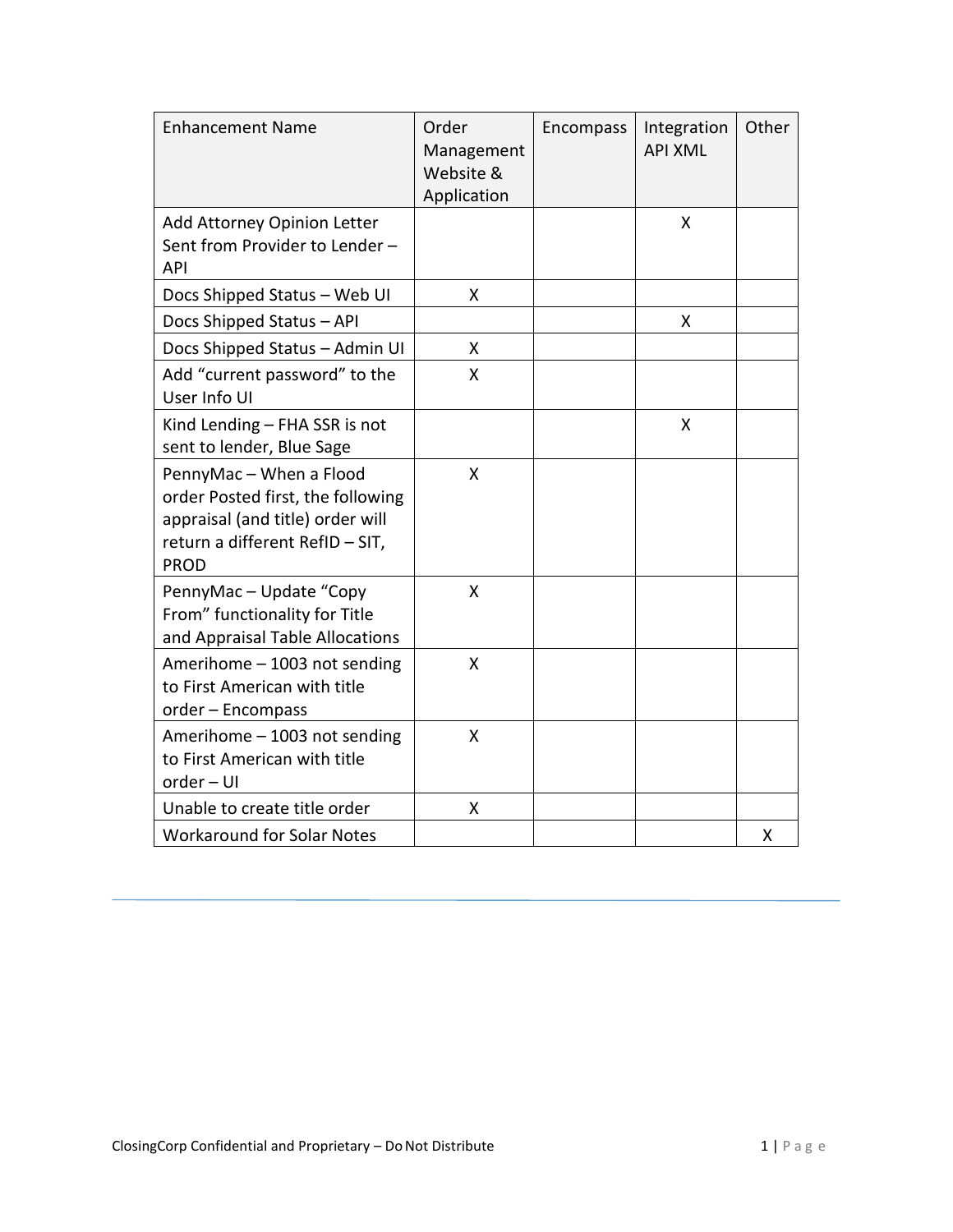| <b>Invoice Mapping - Appraisal Order Invoice</b>                       | OM-3421 |
|------------------------------------------------------------------------|---------|
| Adding the ability to map invoice amount, date, and time to            |         |
| Encompass fields when the appraisal order is created, or an invoice    |         |
| update is received, reducing the time and risk of mistakes caused      |         |
| when users must update the fields manually.                            |         |
| <b>Invoice Mapping - Invoice Update</b>                                | OM-3423 |
| Adding the ability to map invoice amount, date, and time to            |         |
| Encompass fields when the appraisal order is created or an invoice     |         |
| update is received, reducing the time and risk of mistakes caused      |         |
| when users must update the fields manually.                            |         |
| Add Attorney Opinion Letter Sent from Provider to Lender -             | OM-3396 |
| Web UI                                                                 |         |
| Adding support for a new title document, "Attorney Opinion Letter."    |         |
| This work is also introducing a new document design that will start    |         |
| to be implemented for all documents that have multiple versions.       |         |
| Instead of creating separate IDs for multiple versions, we will have a |         |
| single document with a data element, both on the web and API, that     |         |
| will indicate whether the document is the initial or final version. On |         |
| the document list UI, the user will visually be able to tell if the    |         |
| document is the initial or final, and the status will be different,    |         |
| based on the data:                                                     |         |
| Attorney Opinion letter Completed (Status for initial)                 |         |
| Attorney Opinion Letter Final Completed                                |         |
| Add Attorney Opinion Letter Sent from Provider to Lender -             | OM-3419 |
| <b>API</b>                                                             |         |
| Adding support for a new title document, "Attorney Opinion Letter."    |         |
| This work is also introducing a new document design that will start    |         |
| to be implemented for all documents that have multiple versions.       |         |
| Instead of creating separate IDs for multiple versions, we will have a |         |
| single document with a data element, both on the web and API, that     |         |
| will indicate whether the document is the initial or final version. On |         |
| the document list UI, the user will visually be able to tell if the    |         |
| document is the initial or final, and the status will be different,    |         |
| based on the data:                                                     |         |
| Attorney Opinion letter Completed (Status for initial)                 |         |
| Attorney Opinion Letter Final Completed<br>٠                           |         |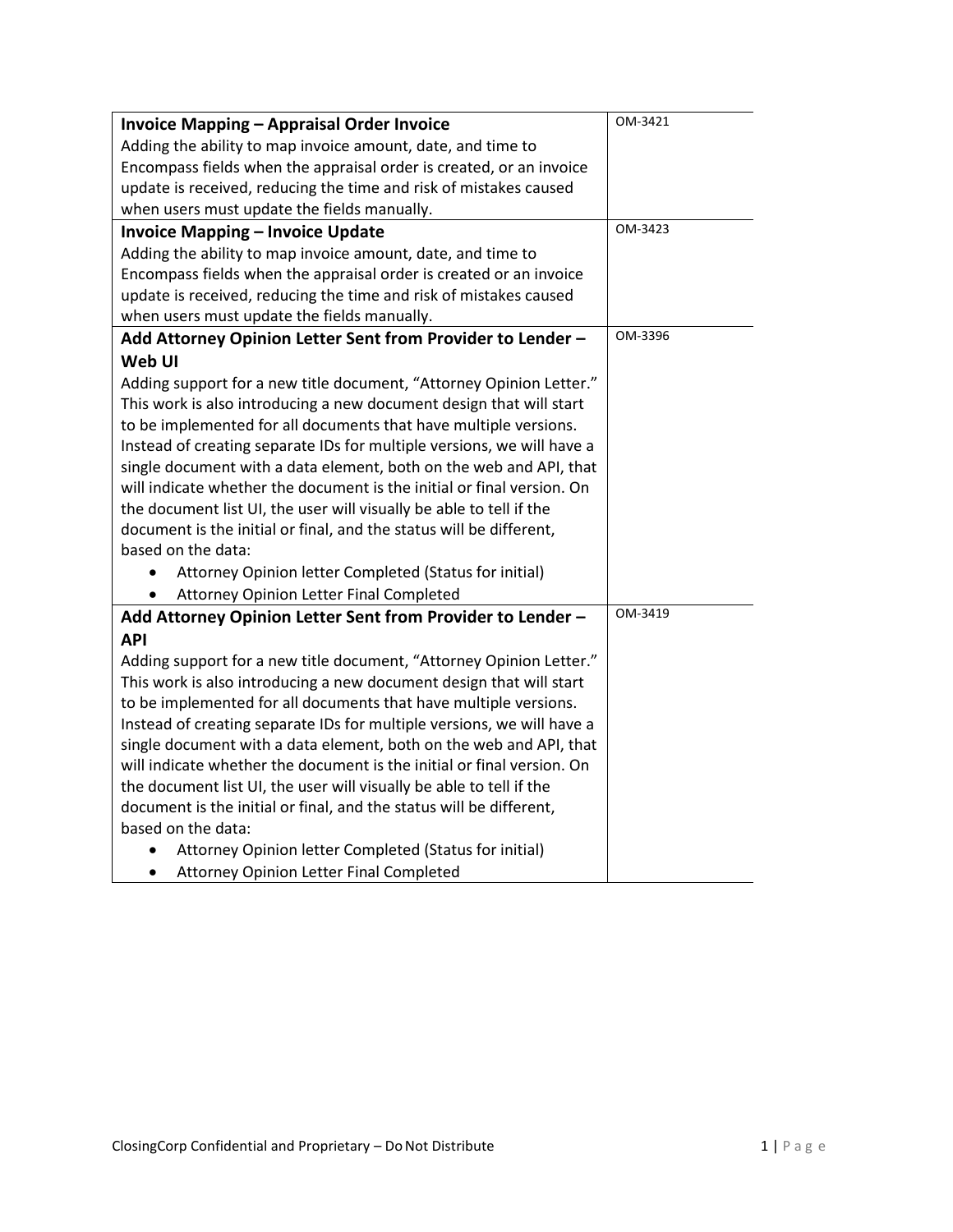| Docs Shipped Status - Web UI                                          | OM-3242 |
|-----------------------------------------------------------------------|---------|
| Adding a new title status, "Documents Shipped," that lets the lender  |         |
| know when the title provider has sent signed physical closing         |         |
| documents and recorded originals to the Lender, post-closing. The     |         |
| status will include the shipping date, tracking number, and carrier   |         |
| name. This capability includes the ability to send the data back to   |         |
| Encompass if the lender chooses.                                      |         |
| Docs Shipped Status - API                                             | OM-3414 |
| Adding a new title status, "Documents Shipped," that lets the lender  |         |
| know when the title provider has sent signed physical closing         |         |
| documents and recorded originals to the Lender, post-closing. The     |         |
| status will include the shipping date, tracking number, and carrier   |         |
| name. This capability includes the ability to send the data back to   |         |
| Encompass if the lender chooses.                                      |         |
| Docs Shipped Status - Admin UI                                        | OM-3425 |
| Adding a new title status, "Documents Shipped," that lets the lender  |         |
| know when the title provider has sent signed physical closing         |         |
| documents and recorded originals to the Lender, post-closing. The     |         |
| status will include the shipping date, tracking number, and carrier   |         |
| name. This capability includes the ability to send the data back to   |         |
| Encompass if the lender chooses.                                      |         |
| Add 'current password" to the User Info UI                            | OM-1160 |
| Adding security to the system that will require users (internal and   |         |
| external) to enter their original password before they can change     |         |
| their password, reducing the risk of an attacker successfully gaining |         |
| access to the system.                                                 |         |

## **Fixed Issues:**

| PennyMac – When a Flood order Posted first, the following                | OM-2315 |
|--------------------------------------------------------------------------|---------|
| appraisal (and title) order will return a different RefID $-$ SIT,       |         |
| <b>PROD</b>                                                              |         |
| Updating functionality to ensure that flood, title, and appraisal        |         |
| orders are all assigned the same Ref ID, regardless of which order       |         |
| was placed first.                                                        |         |
| Prior to this fix, if the appraisal was ordered first, the appraisal and |         |
| flood would be assigned the same Ref ID. However, if the flood was       |         |
| ordered first, the flood and appraisal orders would be assigned          |         |
| different Ref IDs.                                                       |         |
|                                                                          |         |